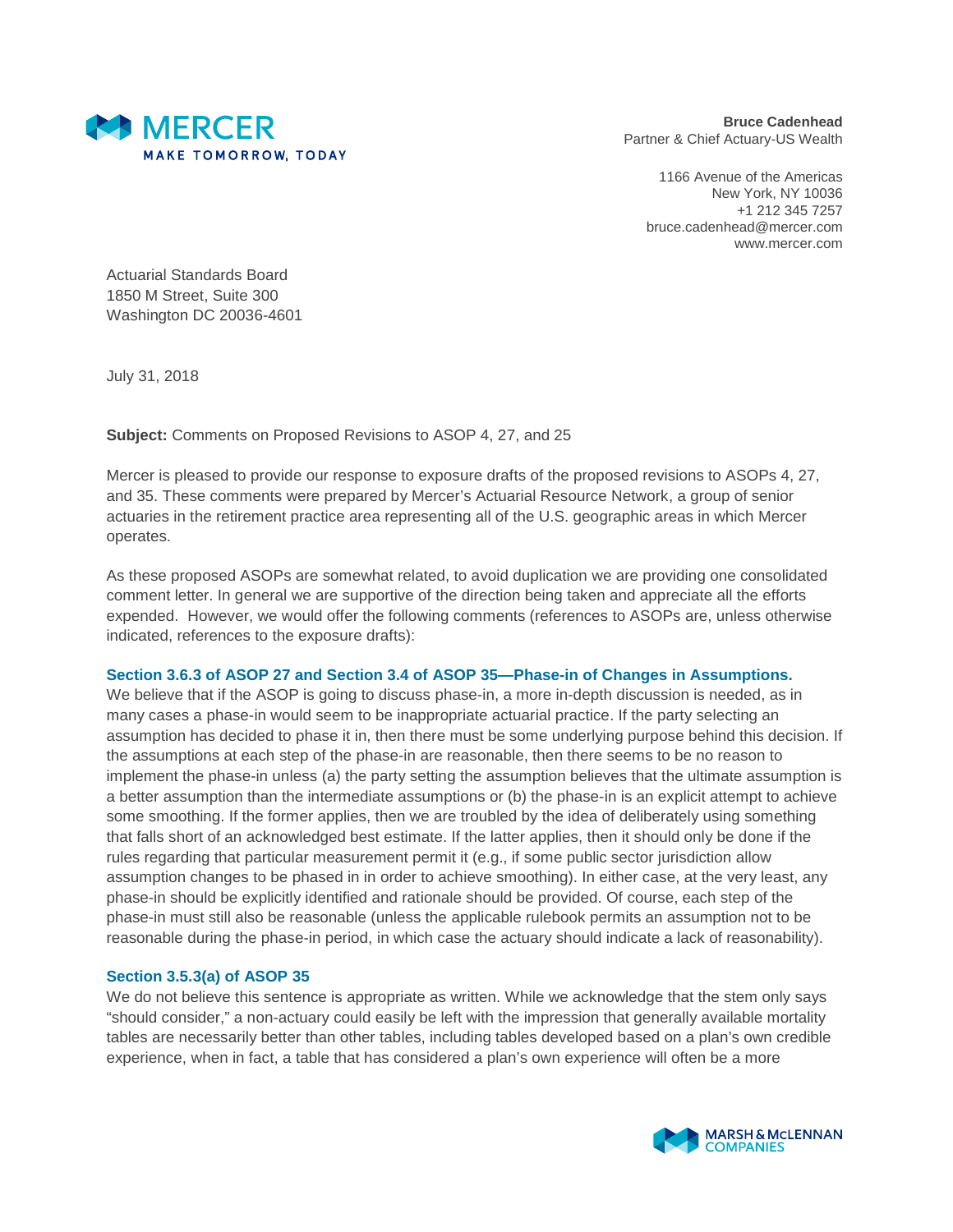

Page 2 July 31, 2018 Actuarial Standards Board

appropriate assumption. We suggest appending the current sentence with "when tables which are more reflective of the plan's actual experience are not available."

### **Section 4.1.2 of ASOP 35—Rationale for Assumptions**

The second paragraph of this section requires rationale for using a mortality table substantially older than current relevant tables. We have three comments on this:

- 1. As noted in our comment on Section 3.5.3(a), plan-specific tables can be more relevant than general tables. Rather than hinting at the opposite, we suggest comparing apples to apples by inserting "published" after "based on."
- 2. Other than the point raised immediately above, we agree with the requirement to provide rationale when it comes to healthy lives mortality. However, we are not convinced this is an appropriate requirement, at least at this time, for disabled life mortality. None of the recently published choices for disabled life mortality tables is necessarily appropriate for a given population, as the recent tables do not tie to a specific definition of disability. In fact, RPEC itself noted the limitations of the data (and thus the results) used to prepare the disabled life mortality table associated with RP-2014. Yet someone less schooled in the nuances of disabled life mortality could conclude that because RP-2014 is (by far) the most recent table, an actuary not using it would be doing something improper, when in fact it may be more reasonable to use an older table with appropriate projection. In short, we don't believe that pension actuarial practice has evolved to the point where the requirement to "justify" the use of an older table (as opposed to the general rationale requirement that applies to any significant assumption) should apply to disabled life mortality.
- 3. We note that as the section is written, the reference to "significant assumption" is only applicable to paragraph 1, not this paragraph, meaning that one could read this as requiring the actuary to justify or disclose the rationale for using an older table even when mortality (or disabled mortality) is not a significant assumption.

#### **Section 3.13 of ASOP 27 and Section 3.8 of ASOP 35**

The penultimate sentence in each of these sections has the words "as appropriate**.**" Although we acknowledge these words have simply been held over from the current version, we're unclear as to their purpose. They seem to suggest that if the previously selected assumptions are not reasonable, the actuary can choose whether to select new ones that are. We suggest striking the words "as appropriate."

#### **Section 4.1.2 of ASOP 27, Section 4.1.2 of ASOP 35, and section 4.1(l) of ASOP 4.**

These sections are all interrelated. While we are comfortable with what we believe to be the intent of the authors, we expect the new requirements will be confusing to all but the most discerning of ASOP readers.

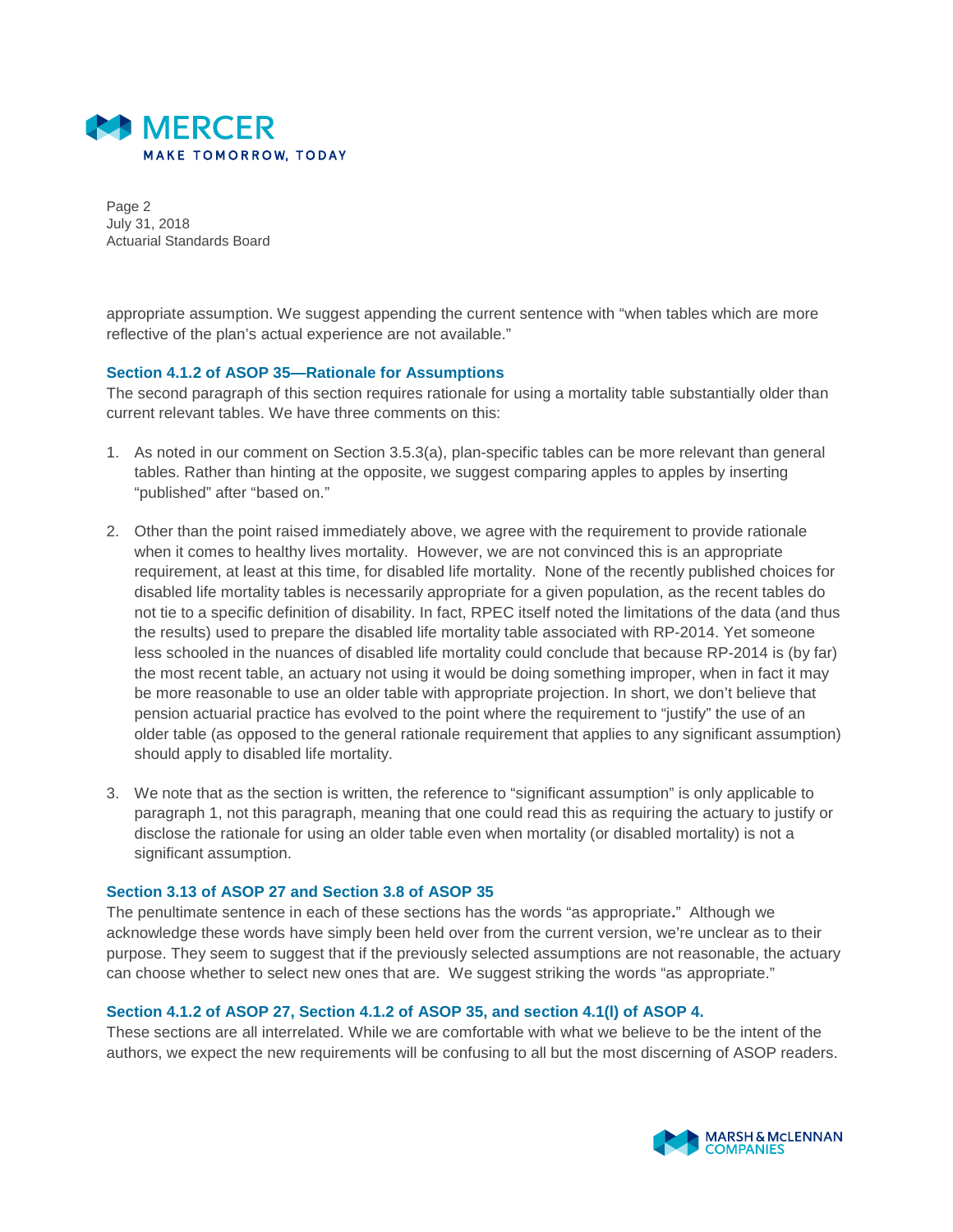

Page 3 July 31, 2018 Actuarial Standards Board

The current ASOPs do not require an actuary to certify that an assumption is reasonable, only to state it if is not, or cannot be evaluated. One reason for that is the somewhat confusing language in the current ASOPs that acknowledges two different approaches to evaluating reasonableness: one for assumptions selected by the actuary, and another for assumptions set by another party, which must be evaluated for reasonableness to meet the disclosure requirement of Section 4.2 of each of these ASOPs and Section 4.1(l) of ASOP 4. . For shorthand here, we refer to that second usage as determining if an assumption is not unreasonable.

The proposed ASOPs would require that an actuary provide rationale as to how a prescribed assumption was determined to be reasonable (i.e., not to be unreasonable). However, that does not mean that the actuary would consider the assumption to be reasonable if the actuary were selecting the assumption. As modified, though, section 4.1(l) of ASOP 4 would now require that the actuary opine that assumptions (individually and in the aggregate) are reasonable, including assumptions selected by another party. Doing so would require that either the actuary apply two different standards of reasonableness in 4.1(l) depending on whether it's the actuary's assumption or one set by another party, or come to the conclusion that the assumption set by the other party is indeed the assumption the actuary would have selected. We don't believe the latter was intended—it would be a mammoth change in guidance and inconsistent with the guidance in 4.2(a). However, the allowance for two different approaches to assessing reasonability, depending on who set the assumption, could result in readers of the actuarial report erroneously concluding that the narrower standard of reasonability applicable to assumptions selected by the actuary was applied in making the statement required by 4.1(l) of ASOP 4. We therefore believe that when some of the assumptions are set by another party, the disclosure requirement applicable to the collection of assumptions should parallel the requirement applicable to the assumptions individually, requiring only that the actuary disclose when the assumptions collectively significantly conflict with what the actuary believes to be reasonable or were not evaluated for reasonableness.

# **Section 3.12 of ASOP 27, Section 3.7 of ASOP 35, and section 4.1(l) of ASOP 4. (Consistency of assumptions)**

The current ASOPs indicate that the actuary should select assumptions that are consistent with *other assumptions selected by the actuary,* and current ASOP 27 indicates that economic assumptions selected by the actuary need not be consistent with prescribed assumptions. The exposure drafts kept the former language, deleted the latter language, and then incorporated a requirement in 4.1(l) of ASOP 4 that the actuary certify that all assumptions, including prescribed assumptions not set by law, be consistent. Perhaps an actuary could certify that the prescribed assumption was not inconsistent, but the actuary may not be able to determine whether the set of assumptions are consistent with an assumption that the actuary didn't set. Regardless, requiring any kind of opinion that includes consistency of prescribed assumptions not set by law is a subtle change in wording that creates a very significant change in practice for most pension actuaries and thus it needs to be highlighted.

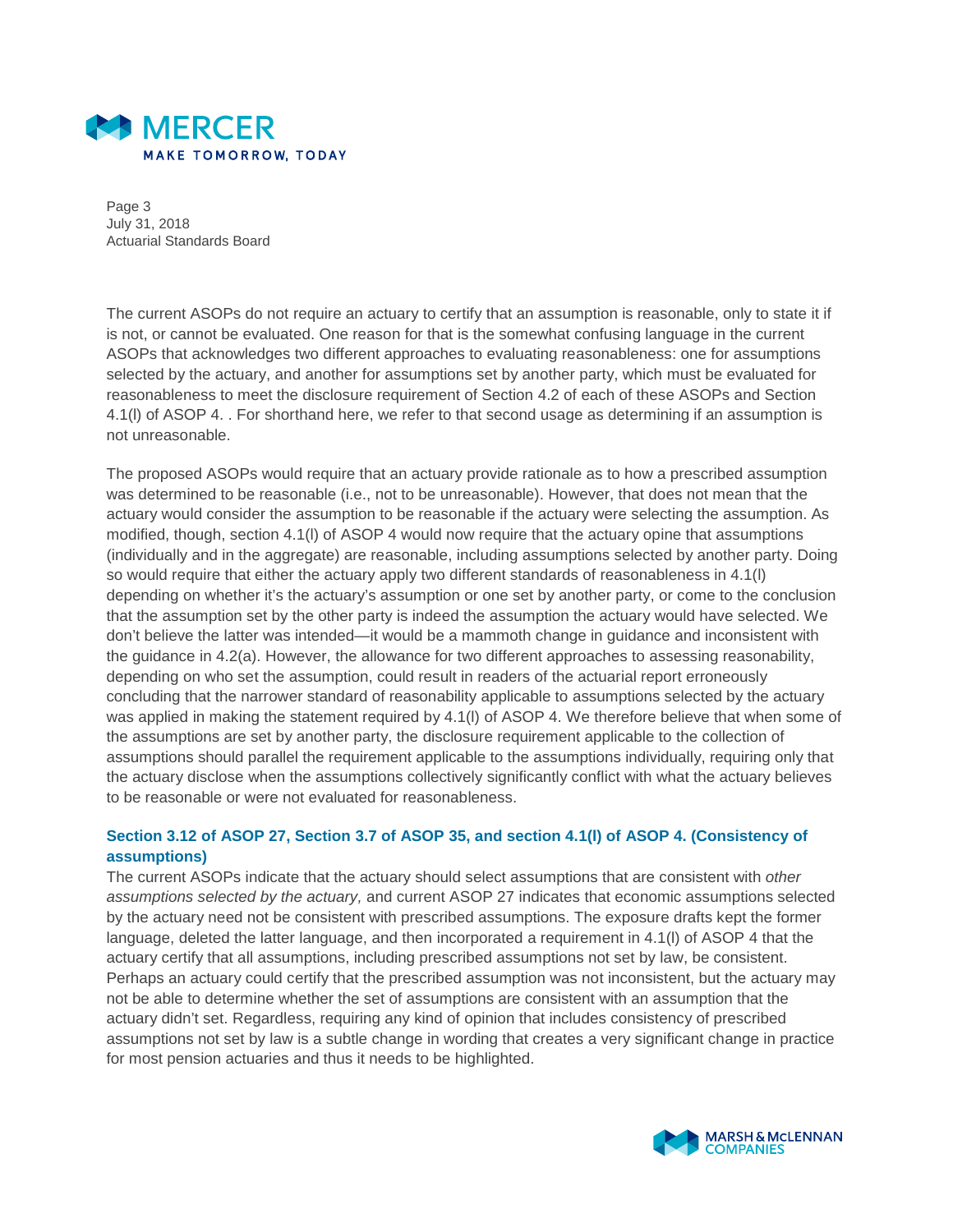

Page 4 July 31, 2018 Actuarial Standards Board

## **Section 2.18 of ASOP 4—Output Smoothing Method**

Clarifying that "phasing in the impact of assumption changes on contributions" is not the same as phasing in the assumptions themselves might be worthwhile.

### **Section 3.3 of ASOP 4—Purpose of the Measurement**

From purely a readability perspective, placing 3.3.1 immediately following a list seems awkward and perhaps inconsistent with normal ASOP structure.

### **Section 3.10 and 3.11 of ASOP 4**

These two sections seem somewhat inconsistent. Section 3.10 is a pared-down version of a much longer section included in a previous exposure draft that was not included in the final statement. To an extent, Section 3.11 reinstates parts, but not all, of the previously exposed 3.10. Presumably, 3.11 describes a subset of 3.10, i.e., the investment risk defeasement measure is a market consistent present value. (Whether section 3.10 is still necessary is necessary if section 3.11 is ultimately included is debatable.) Regardless, section 3.11 should be consistent with 3.10. We noted a few issues:

- 1. Section 3.10 includes the phrase "the actuary's observation of the estimates inherent in market data" because in any model involving yields estimates are involved. There is no one market yield for a given time period. However, 3.11 simply says "market yields". We believe the "estimates inherent" language is more appropriate, but regardless, we think using different terminology for what is essentially the same thing is confusing.
- 2. Similarly, 3.10 says "benefits earned," while section 3.11 says "benefits accrued." If those two are meant to mean something different, the meaning of each should be clarified. If they are not meant to be different, then we believe consistent terminology should be used.
- 3. Section 3.11(b) indicates the unit credit cost method should be used. However when it comes to items such as subsidized early retirement, subsidized benefit options such as a social security leveler, and any other benefits triggered by completion of an age requirement, unit credit is not universally defined. Prior Boards (and Pension Committees) struggled with this and the difficulty in developing a consistent definition was a factor in the decision to use the shorter version of 3.10. If the Board is expecting Section 3.11 to produce a consistent definition, the ASOP needs a more thorough description of the cost method. If that is not the Board's intent, then perhaps changing it to "*a* unit credit cost method" would be appropriate.

### **Section 3.11 of ASOP 4**

Comments were requested as to the appropriateness of the two choices for determining discount rates. We have the following comments:

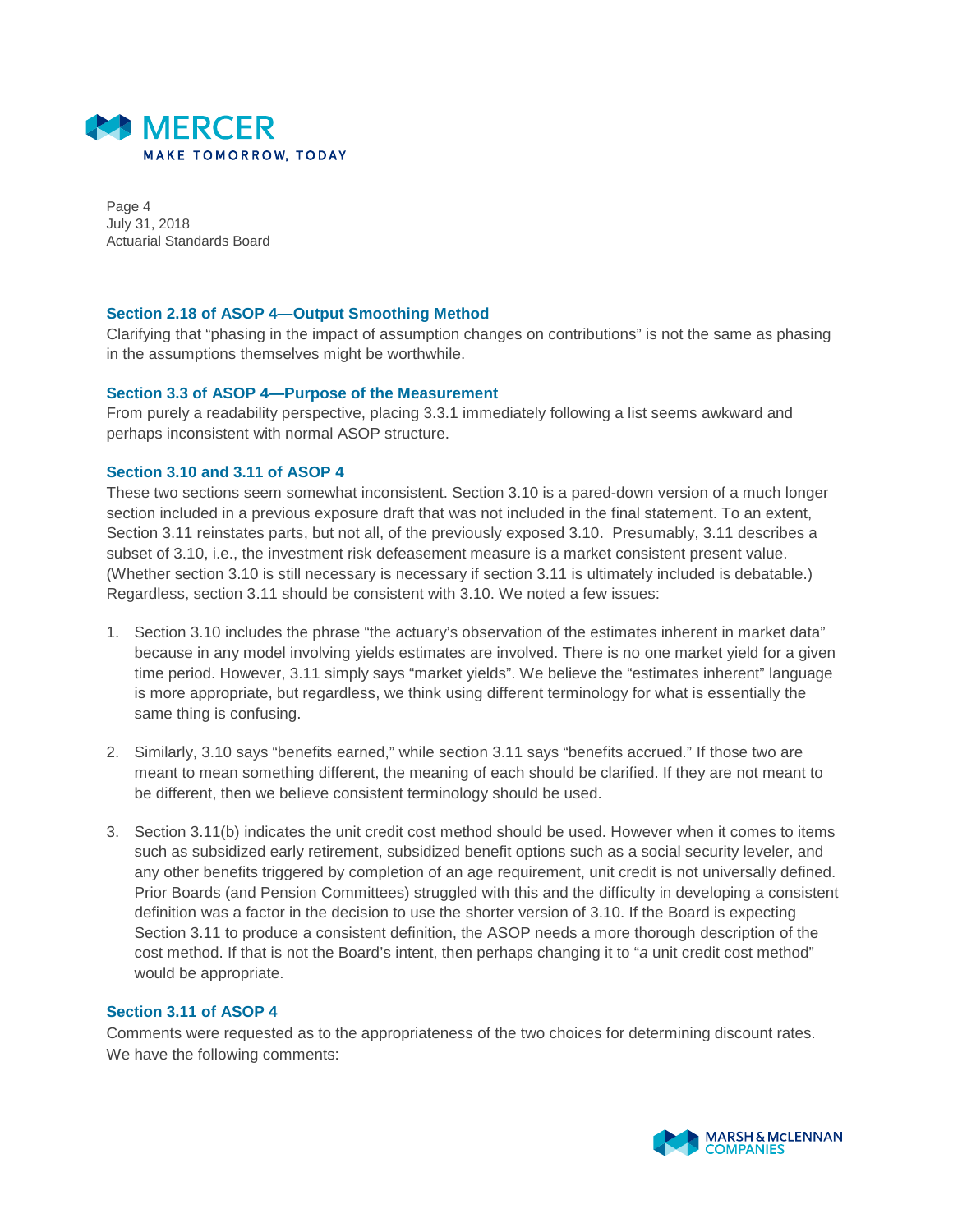

Page 5 July 31, 2018 Actuarial Standards Board

- 1. If the plan being valued is not a U.S. plan, does not pay benefits in U.S .dollars, and assets are not invested in the U.S., we don't believe that U.S. Treasuries are an appropriate benchmark. For such plans, yields of fixed income securities would logically be based on securities of the country in which the benefits are denominated. However the vast majority of those countries have do not have a fixed income market that includes enough bonds of sufficient term to construct a curve or determine an appropriate discount rate. This is an issue that the IASB has struggled with for years, with seemingly no good solution. We have no answer either other than potentially to limit the scope of section 3.11 to exclude these types of plans.
- 2. Studies have shown that the number of AAA bonds has plummeted since the SEC first issued their "one of the two highest ratings" guidance which appears to be the basis for this section. So for practical purposes one would conclude that the two highest ratings are AA and A, but since there are still a few AAA bonds, that would not seem to comply with the letter of the requirement. Studies have also seemed to demonstrate that the requirements for attaining an AA rating have risen since the SEC issuance. We do not believe that allowing the use of all bonds rated A, AA or AAA would result in misleading readers, and might alleviate the practical issues associated with just using AA and AAA.

More fundamentally, for plans where cash flows are not fixed, but rather vary based on changes in economic conditions, simply discounting projected cash flows using market bond yields will likely produce a value that is not a market-consistent present value and therefore would introduce an unintended conflict between 3.10 and 3.11. These include variable annuity plans and other risk-sharing designs as well as plans that pay variable lump sums. We suggest that the 3.11 be revised to allow for a principle-based approach, or that the strict requirement to use market bond yields be otherwise limited to situations where doing so would not produce a conflict with 3.10.

### **Section 3.16 of ASOP 4—Output Smoothing Method**

We believe the disclosure of the result with and without output smoothing would be useful and not difficult to obtain. We therefore suggest adding this item to the required disclosures when using output smoothing.

# **Section 3.17 of ASOP 4—Allocation Procedure**

We have concerns about three aspects of this section:

1. We are not sure how to consider benefit security in developing an allocation procedure, except for the obvious fact that the more money is in the trust, the more secure the benefits will be. Of course, for an employer in difficult financial straits, larger contributions may eliminate job positions and loss of nonvested benefits. But exactly how would an actuary reflect that in selecting a contribution allocation policy?

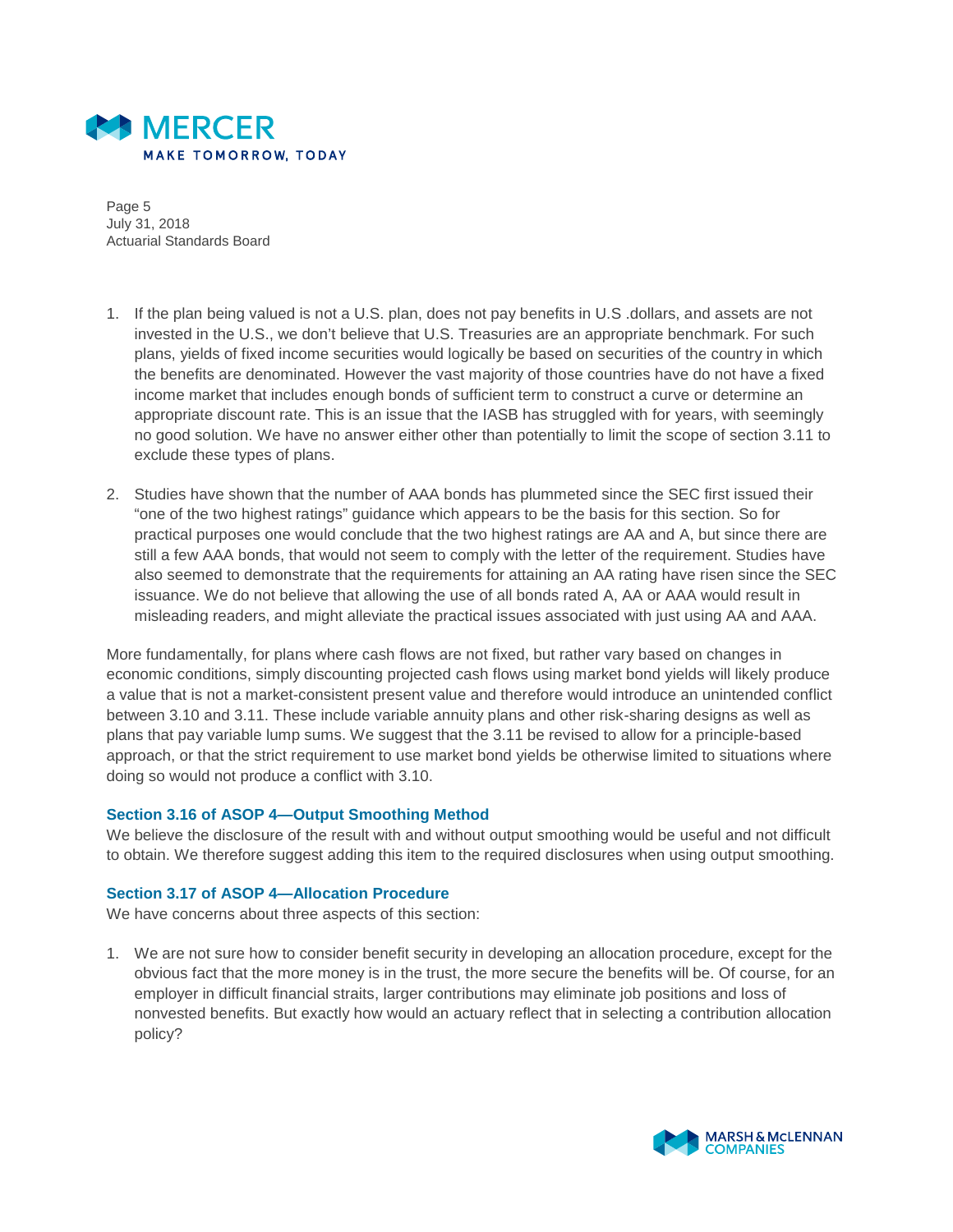

Page 6 July 31, 2018 Actuarial Standards Board

- 2. "Intergenerational equity" is a very popular term, but if an actuary is going to be held to having considered it, we believe it should be defined in a useful way. And given that "equity" is here a synonym for "fairness," and fairness is always in the eye of the beholder, suggesting in section 4.1(w) that an actuary should disclose essentially a definition of fairness that is pertinent to the plan seems impossible.
- 3. We acknowledge that the balance described in 3.17(d) is important, albeit very difficult to define, and would be comfortable eliminating a-c and rewriting d to say a balance between benefit security, intergenerational equity, and stability etc. However, for some of the same reasons, we believe that it will be extremely difficult to provide any sort of coherent rationale for that balance as required by 4.1(w). We suggest removing this requirement.

### **Section 3.20 of ASOP 4—Reasonable Actuarially Determined Contributions**

Our understanding is that this requirement would primarily affect public sector and church plans. In these situations, some or all of the elements of the normal contribution calculation may be selected by a party other than the actuary. Similar to some of the discussion above, we believe it is appropriate for the actuary to use these calculation elements if they are not unreasonable (in the case of assumptions) or not inconsistent with the other ASOP requirements (in the case of other calculation elements) even when those calculation elements may not have been those that would have been selected independently by the actuary. As the requirement is currently written, it is not clear that this approach would be permitted. For example, it is not clear that the reasonable assumptions used in the calculation can be assumptions selected by another party that the actuary has determined to be reasonable, or if they must be those that would have been selected independently by the actuary. Clarifying the requirement to permit greater reliance on calculation elements selected by others would avoid requiring two separate calculations that differ only slightly from one another, and would allow for greater consistency between calculations in those situations when two separate calculations are required.

### **Section 3.21 of ASOP 4—Gain and Loss Analysis**

We support this change as written.

### **Section 4.1 of ASOP 4—Communication Requirements**

We noted the following:

- 1. 4.1(l) As noted above, we do not believe this requirement is appropriate as written
- 2. 4.1(o) For clarity, the phrase "that differ from assumptions used for the primary measurement" could be appended.